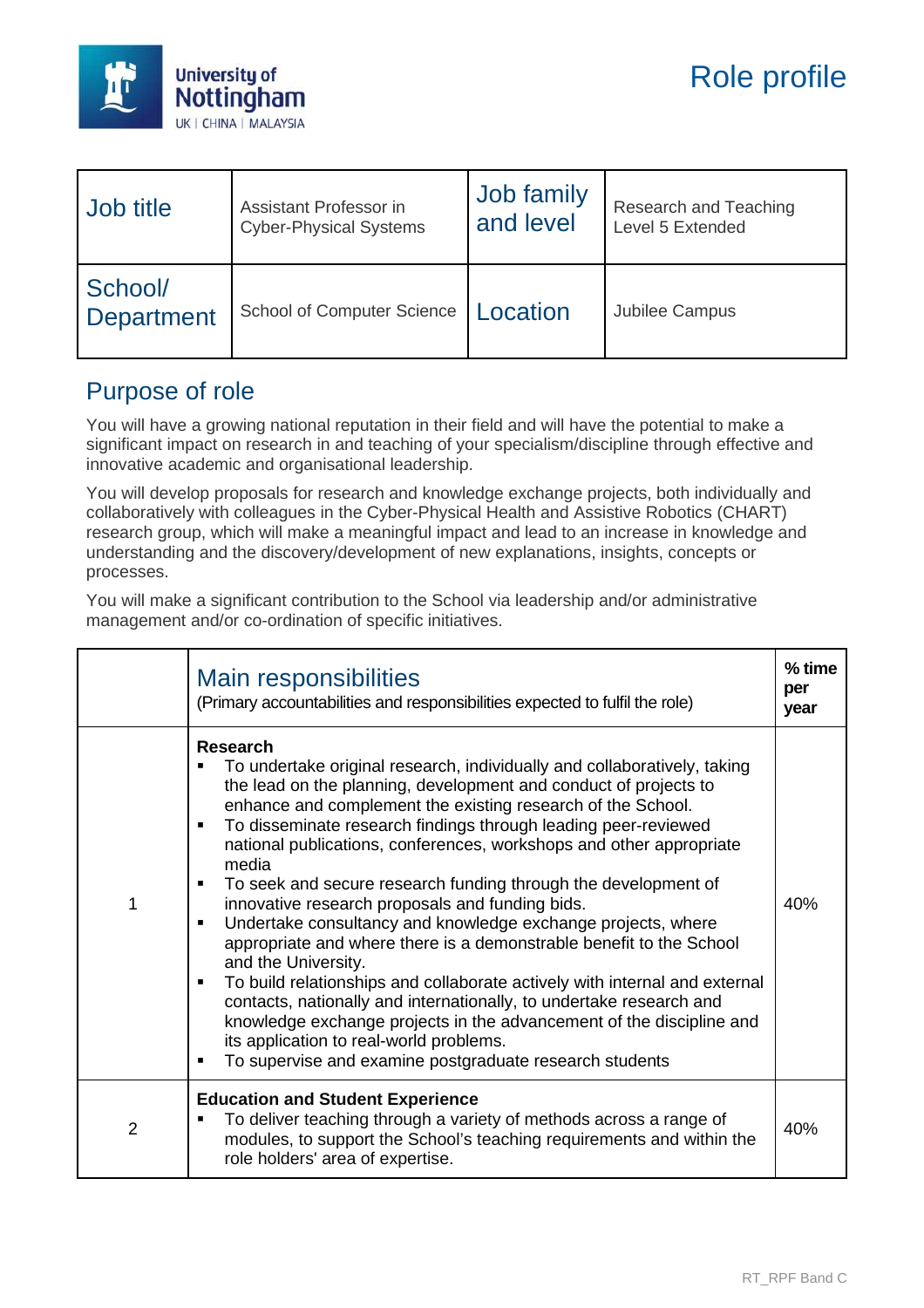|   | Be responsible for the development of the content and structure of<br>existing modules and the design of new modules to ensure the<br>curriculum remains current and deliverable.<br>To develop high quality teaching materials, methods and assessments,<br>ensuring compliance with the University's teaching and learning<br>standards and processes<br>To undertake supervision and assessment of students at all levels of<br>٠<br>study<br>To provide support to students through tutorial groups to develop their<br>٠<br>knowledge, understanding and academic skills.<br>Be responsible for the pastoral support of a designated group of<br>٠<br>students                                                                                                                                    |     |
|---|--------------------------------------------------------------------------------------------------------------------------------------------------------------------------------------------------------------------------------------------------------------------------------------------------------------------------------------------------------------------------------------------------------------------------------------------------------------------------------------------------------------------------------------------------------------------------------------------------------------------------------------------------------------------------------------------------------------------------------------------------------------------------------------------------------|-----|
| 3 | <b>Leadership and Management</b><br>To contribute to and be responsible for administrative duties in support<br>٠<br>of the activities of the School<br>Represent the School on committees and working groups in the wider<br>University and externally<br>Manage and monitor assets and budgets allocated as part of the role<br>٠<br>To undertake further training required for the role and/or specific duties,<br>٠<br>consistent with continuous professional development<br>(Subject to the specific role) To provide line management to staff to<br>٠<br>include: supervision of work, providing coaching and support in their<br>research and teaching and acting as a mentor in their personal and<br>professional development.<br>Other administrative duties agreed with the Head of School | 20% |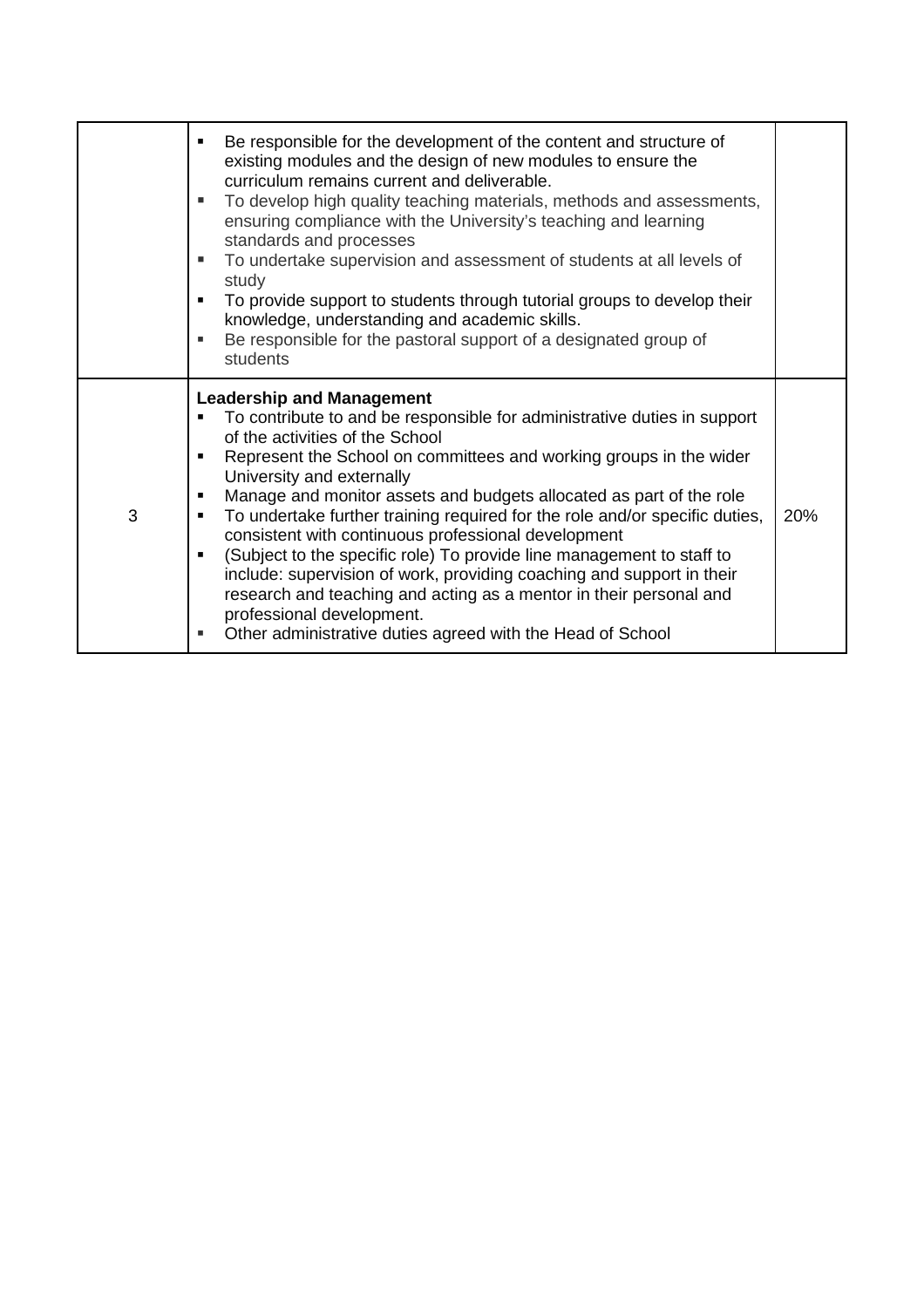# Person specification

|                                                                        | <b>Essential</b>                                                                                                                                                                                                                                                                                                                                                                                                                                                                                                                                                                                                                                                                        | <b>Desirable</b>                                                                                                                                                                                                                                                                                                                                                                                                                             |
|------------------------------------------------------------------------|-----------------------------------------------------------------------------------------------------------------------------------------------------------------------------------------------------------------------------------------------------------------------------------------------------------------------------------------------------------------------------------------------------------------------------------------------------------------------------------------------------------------------------------------------------------------------------------------------------------------------------------------------------------------------------------------|----------------------------------------------------------------------------------------------------------------------------------------------------------------------------------------------------------------------------------------------------------------------------------------------------------------------------------------------------------------------------------------------------------------------------------------------|
| <b>Skills</b>                                                          | Excellent oral and written<br>۰.<br>communication skills, including the<br>ability to communicate with clarity on<br>complex and conceptual ideas to a<br>variety of audiences.<br>Ability to develop excellent teaching<br>٠<br>materials.<br>Potential to attract research funding<br>ш<br>Potential to supervise postgraduate<br>٠<br>research students<br>High level analytical capability to<br>٠<br>facilitate conceptual thinking,<br>innovation and creativity.<br>Ability to build relationships and<br>٠<br>collaborate with others, internally<br>and externally.<br>Excellent organisational and time-<br>٠<br>management skills.                                           | Ability to manage resources and<br>an understanding of management<br>processes<br>Skills in counselling, pastoral care<br>ш<br>and motivating students.<br>Emerging skills in managing and<br>ш<br>motivating staff.                                                                                                                                                                                                                         |
| Knowledge and<br>experience                                            | Demonstrable breadth or depth of<br>٠<br>specialist knowledge in the discipline<br>to develop subject-specific research<br>within Cyber-Physical Systems in<br>Health or Social Care.<br>Experience of developing research<br>٠<br>methodologies and devising models,<br>approaches, techniques, critiques<br>and methods.<br>Research experience within Cyber-<br>٠<br>Physical Systems in Health or Social<br>Care.<br>Experience and achievement in<br>chosen field, reflected in growing<br>and consistent national reputation.<br>Evidence of publication record.<br>٠<br>Experience and demonstrated<br>٠<br>success in delivering teaching within<br>an agreed quality framework | National reputation in specialist<br>field which continues to grow,<br>demonstrated by relevant national<br>committee memberships and/or<br>involvement in national research<br>events.<br>A consistent track record of<br>٠<br>published research in peer<br>reviewed journals and<br>demonstrable experience in<br>delivering research results<br>Experience of devising, advising<br>on and managing learning and<br>research programmes. |
| Qualifications,<br>certification and<br>training<br>(relevant to role) | PhD or equivalent in relevant subject<br>area.                                                                                                                                                                                                                                                                                                                                                                                                                                                                                                                                                                                                                                          | <b>Higher Education teaching</b><br>qualification or equivalent.<br>Membership of a professional<br>٠<br>body where appropriate.                                                                                                                                                                                                                                                                                                             |
|                                                                        |                                                                                                                                                                                                                                                                                                                                                                                                                                                                                                                                                                                                                                                                                         | The University of Nottingham is focused on embedding equality diversity and                                                                                                                                                                                                                                                                                                                                                                  |



The University of Nottingham is focused on embedding equality, diversity and inclusion in all that we do. As part of this, we welcome a diverse population to join our work force and therefore encourage applicants from all communities, particularly those with protected characteristics under the Equality Act 2010.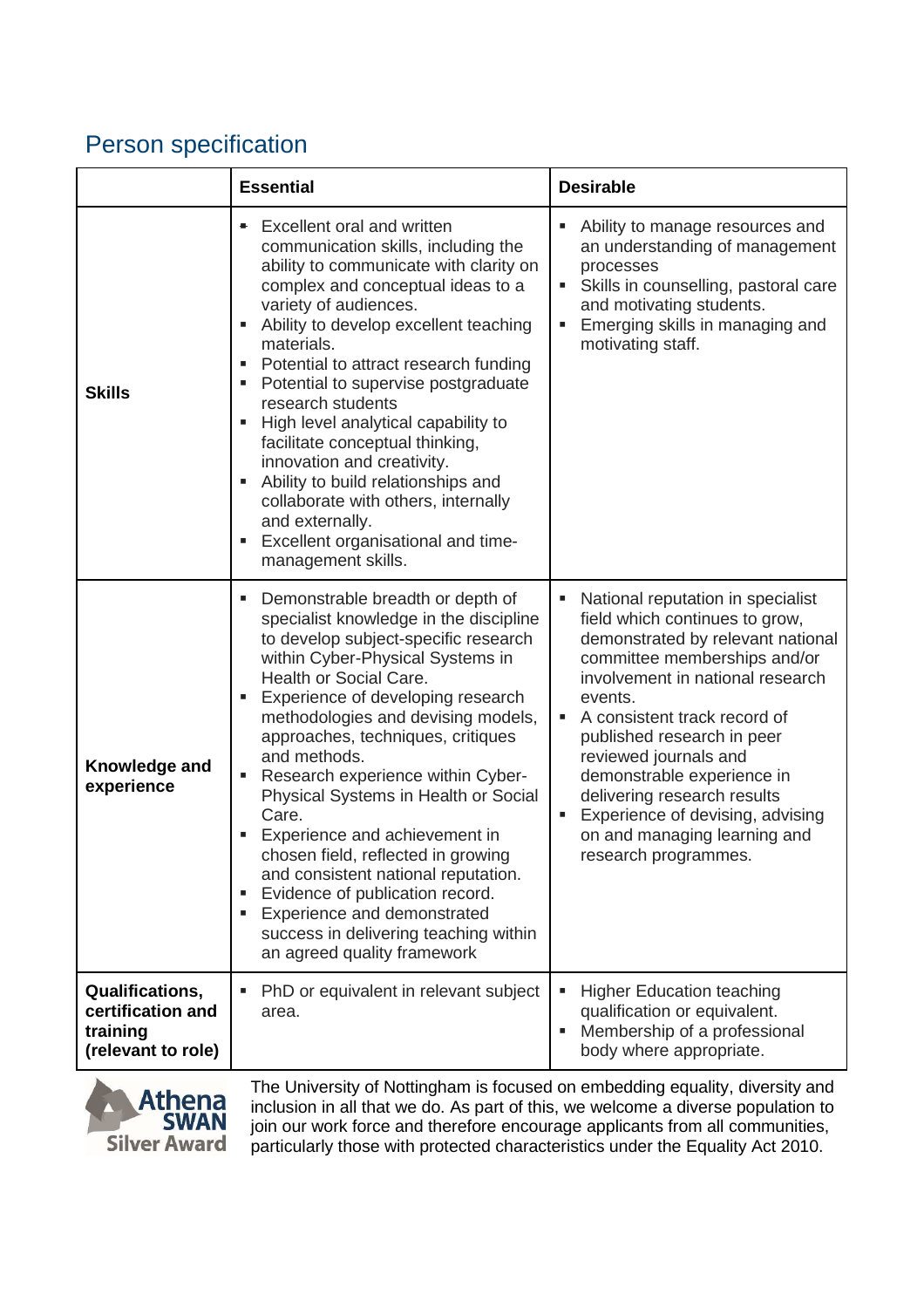

The University is a signatory of the Declaration on Research Assessment (DORA). As such we commit to focus on the scientific content of publications (where requested or provided as part of the recruitment and selection process) as a basis for review of quality, and consideration of value and impact of research conducted, rather than any proxy measures such as Journal Impact Factor.

### Expectations and behaviours

The University has developed a clear set of core expectations and behaviours that our people should be demonstrating in their work, and as ambassadors of the University's strategy, vision and values. The following are essential to the role:

| <b>Valuing people</b>     | Is always equitable and fair and works with integrity. Proactively looks for<br>ways to develop the team and is comfortable providing clarity by<br>explaining the rationale behind decisions.                                              |
|---------------------------|---------------------------------------------------------------------------------------------------------------------------------------------------------------------------------------------------------------------------------------------|
| <b>Taking ownership</b>   | Is highly self-aware, looking for ways to improve, both taking on board<br>and offering constructive feedback. Inspires others to take accountability<br>for their own areas.                                                               |
| <b>Forward thinking</b>   | Driven to question the status quo and explore new ideas, supporting the<br>team to "lead the way" in terms of know-how and learning.                                                                                                        |
| <b>Professional pride</b> | Sets the bar high with quality systems and control measures in place.<br>Demands high standards of others identifying and addressing any gaps<br>to enhance the overall performance.                                                        |
| <b>Always inclusive</b>   | Ensures accessibility to the wider community, actively encouraging<br>inclusion and seeking to involve others. Ensures others always consider<br>the wider context when sharing information making full use of networks<br>and connections. |

# Key relationships with others

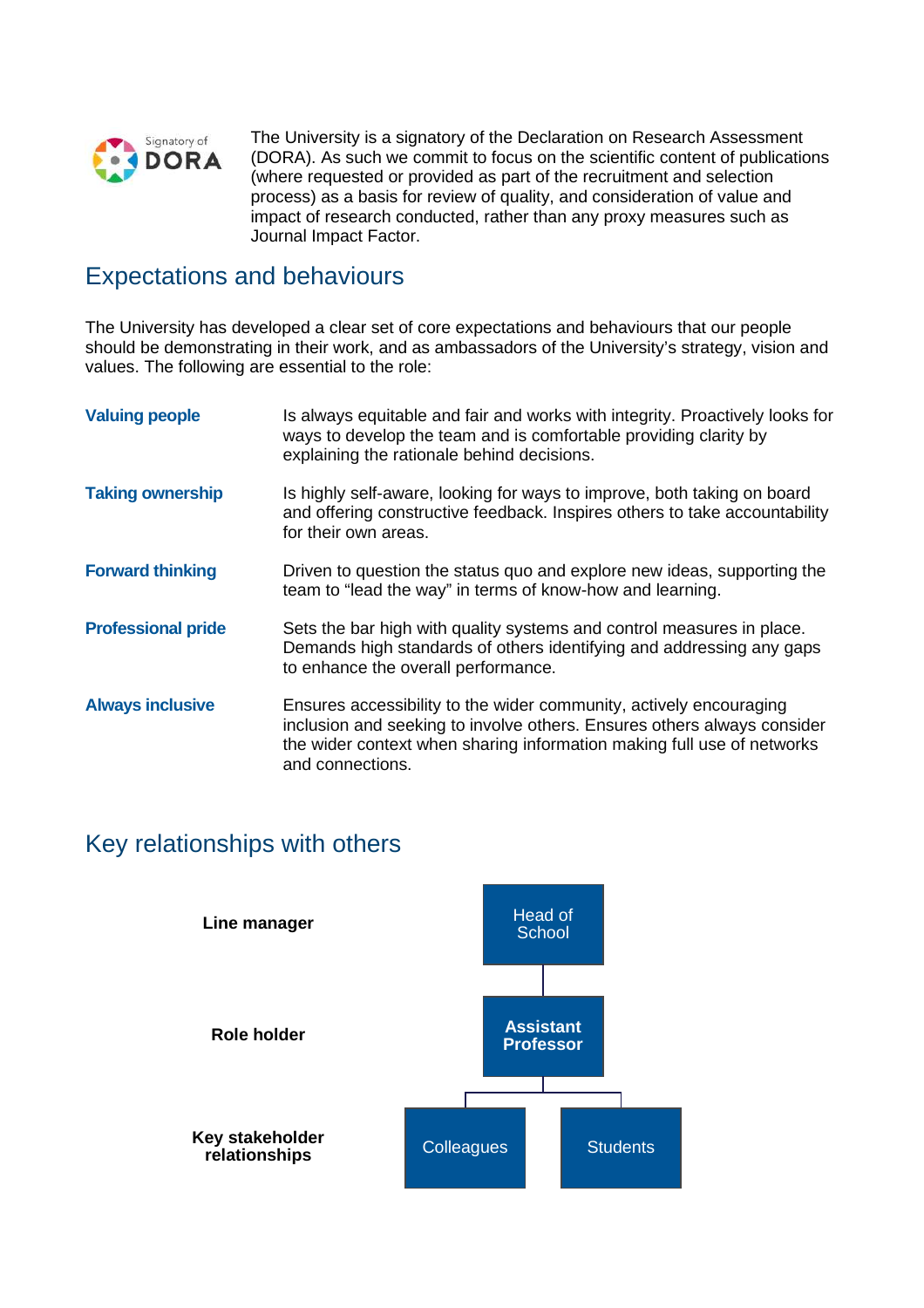

| Job title             | Associate Professor in               | Job family | Research & Teaching |
|-----------------------|--------------------------------------|------------|---------------------|
|                       | <b>Assistive Robotics</b>            | and level  | Level 6             |
| School/<br>Department | <b>School of Computer</b><br>Science | Location   | Jubilee Campus      |

## Purpose of role

You will have a substantial and growing national and international reputation in your field and will make a significant impact on the research and teaching of your specialism/discipline through effective and innovative academic and organisational leadership.

You will develop proposals for research and knowledge exchange projects, both individually and collaboratively, which will make a meaningful impact and lead to an increase in knowledge and understanding and the discovery/development of new explanations, insights, concepts or processes. You will act as principal investigator on major research projects and will identify opportunities for the development of new research directions.

You will be responsible for maintaining and developing the quality of the design, standards and delivery of relevant modules and programmes and contribute generally to the development of teaching, teaching methods and assessments in the School.

You will be expected to make a significant leadership impact within the School and in the research and teaching in the Cyber-Physical Health and Assistive Robotics (CHART) research group and/or within the general field of Computer Science. This will include participation in School, Faculty and University organisation, management and strategic planning.

|   | Main responsibilities<br>(Primary accountabilities and responsibilities expected to fulfil the role)                                                                                                                                                                                                                                                                                                                                                                                                                                                                                                                                                                                                                                                                                                                                                                                                                                                                                                                                                                                                               | % time<br>per<br>year |
|---|--------------------------------------------------------------------------------------------------------------------------------------------------------------------------------------------------------------------------------------------------------------------------------------------------------------------------------------------------------------------------------------------------------------------------------------------------------------------------------------------------------------------------------------------------------------------------------------------------------------------------------------------------------------------------------------------------------------------------------------------------------------------------------------------------------------------------------------------------------------------------------------------------------------------------------------------------------------------------------------------------------------------------------------------------------------------------------------------------------------------|-----------------------|
| 1 | <b>Research</b><br>To act as the principal investigator on major research projects.<br>П<br>Investigate and devise new research methods, generate new research<br>approaches and contribute generally to the development of research in<br>the School<br>To interpret and review the outcomes of research projects and apply<br>$\blacksquare$<br>them to teaching delivery/practices where appropriate<br>To undertake original research, individually and collaboratively, taking<br>٠<br>the lead on the planning, development and conduct of projects to<br>enhance and complement the existing research of the School.<br>To disseminate research findings through leading peer-reviewed<br>$\blacksquare$<br>national and international publications, conferences, workshops and<br>other appropriate media<br>To lead major funding bids which develop and sustain research and<br>٠<br>develop research initiatives to foster collaboration and generate<br>income.<br>To seek and secure research funding through the development of<br>$\blacksquare$<br>innovative research proposals and funding bids. | 40%                   |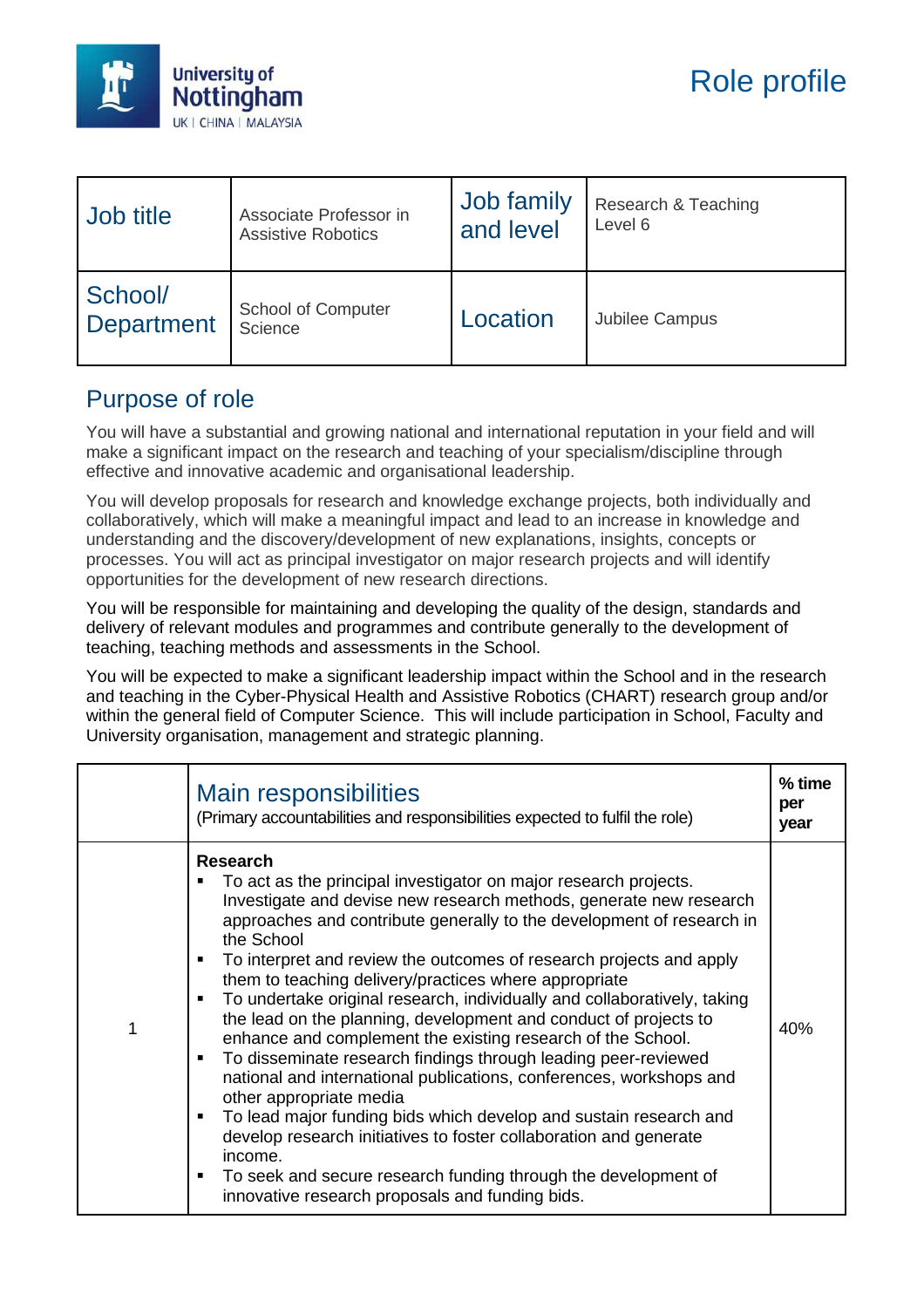|                | Undertake consultancy and knowledge exchange projects, where<br>appropriate and where there is a demonstrable benefit to the School<br>and the University.<br>To build relationships and collaborate actively with internal and<br>$\blacksquare$<br>external contacts, nationally and internationally, to undertake research<br>and knowledge exchange projects in the advancement of the discipline<br>and its application to real-world problems.<br>To supervise and examine postgraduate research students                                                                                                                                                                                                                                                                                                                                                                                                                                                                                                                                                                                                                                                                            |     |
|----------------|--------------------------------------------------------------------------------------------------------------------------------------------------------------------------------------------------------------------------------------------------------------------------------------------------------------------------------------------------------------------------------------------------------------------------------------------------------------------------------------------------------------------------------------------------------------------------------------------------------------------------------------------------------------------------------------------------------------------------------------------------------------------------------------------------------------------------------------------------------------------------------------------------------------------------------------------------------------------------------------------------------------------------------------------------------------------------------------------------------------------------------------------------------------------------------------------|-----|
| $\overline{2}$ | <b>Education and Student Experience</b><br>To contribute to the curriculum leadership and teaching and learning<br>delivery in (specify area or leave generic)<br>To resolve issues affecting the quality of teaching delivery and student<br>٠<br>progress, referring more serious or complex issues to colleagues as<br>appropriate<br>To deliver teaching through a variety of methods across a range of<br>٠<br>modules, to support the School's teaching requirements and within the<br>role holders' area of expertise.<br>Be responsible for the development of the content and structure of<br>existing modules and the design of new modules to ensure the<br>curriculum remains current and deliverable.<br>To develop high quality teaching materials, methods and assessments,<br>ensuring compliance with the University's teaching and learning<br>standards and processes<br>To undertake supervision and assessment of students at all levels of<br>٠<br>study<br>To provide support to students through tutorial groups to develop their<br>knowledge, understanding and academic skills.<br>Be responsible for the pastoral support of a designated group of<br>students | 40% |
| 3              | <b>Leadership and Management</b><br>To provide academic and organisational leadership<br>To contribute to and be responsible for administrative duties in support<br>of the activities of the School<br>To contribute to the development of research strategies and the<br>teaching and learning policy in the School<br>Represent the School on committees and working groups in the wider<br>University and externally<br>Manage and monitor assets and budgets allocated as part of the role<br>To undertake further training required for the role and/or specific<br>duties, consistent with continuous professional development<br>To provide line management to staff to include: supervision of work,<br>providing coaching and support in their research and teaching and<br>acting as a mentor in their personal and professional development.<br>Other administrative duties agreed with the Head of School                                                                                                                                                                                                                                                                     | 20% |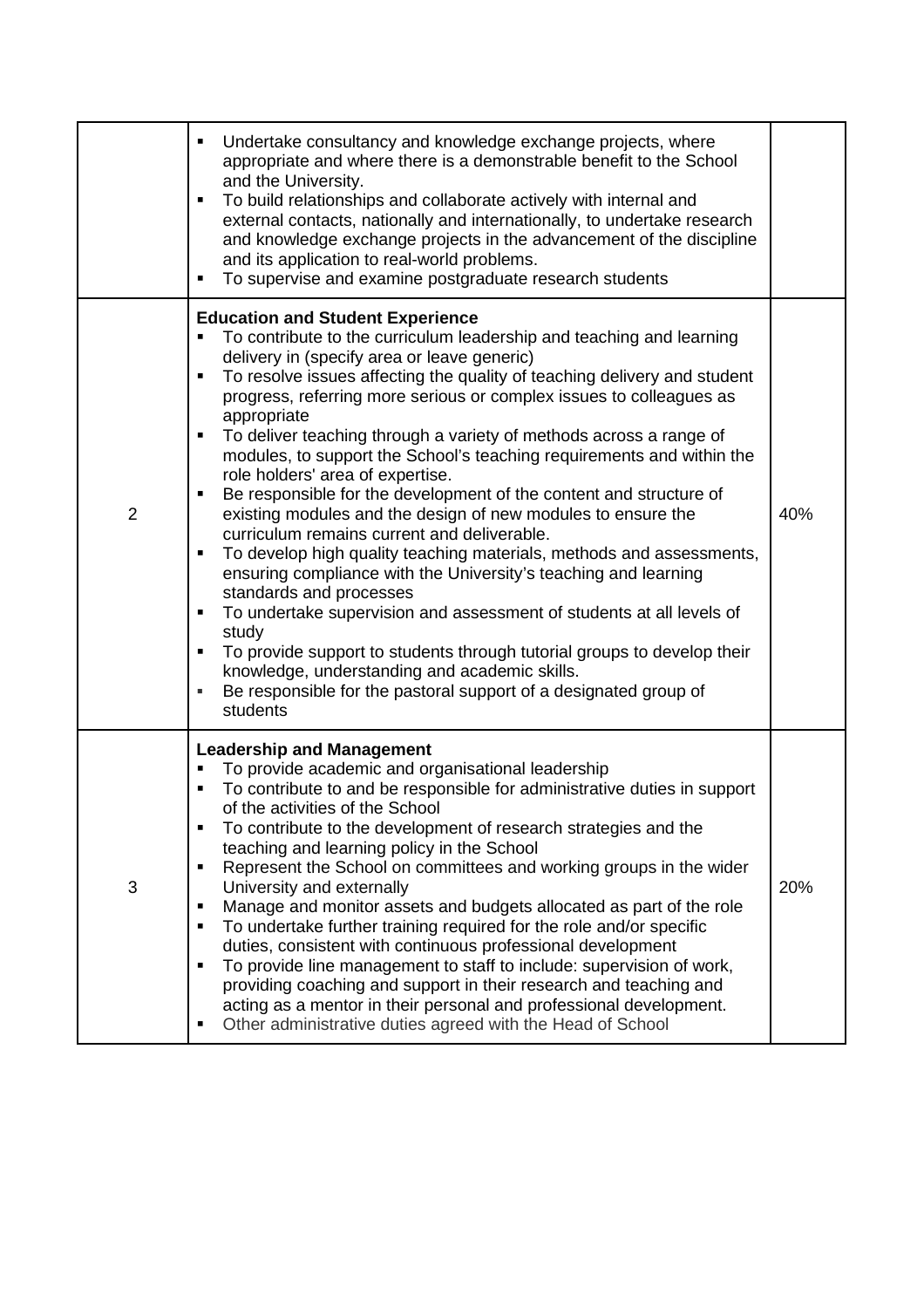# Person specification

|                                                                                  | <b>Essential</b>                                                                                                                                                                                                                                                                                                                                                                                                                                                                                                                                                                                                                                                                                                                                                                                                                                                                  | <b>Desirable</b>                                                                                                                                                                                                                                                                                                                             |
|----------------------------------------------------------------------------------|-----------------------------------------------------------------------------------------------------------------------------------------------------------------------------------------------------------------------------------------------------------------------------------------------------------------------------------------------------------------------------------------------------------------------------------------------------------------------------------------------------------------------------------------------------------------------------------------------------------------------------------------------------------------------------------------------------------------------------------------------------------------------------------------------------------------------------------------------------------------------------------|----------------------------------------------------------------------------------------------------------------------------------------------------------------------------------------------------------------------------------------------------------------------------------------------------------------------------------------------|
| <b>Skills</b>                                                                    | Excellent oral and written communication<br>skills, including the ability to communicate with<br>clarity on complex and conceptual ideas to a<br>variety of audiences<br>Proven ability to provide effective leadership,<br>management and motivation of staff.<br>Proven ability to develop excellent teaching<br>materials.<br>Proven ability to attract research funding,<br>٠<br>demonstrating effective leadership, planning<br>and team/resource management<br>Proven ability to supervise postgraduate<br>٠<br>research students<br>High level analytical ability to facilitate<br>conceptual thinking, innovation, and creativity<br>Skills in counselling, pastoral care, and<br>٠<br>motivating students.<br>Ability to build relationships and collaborate<br>with others, internally and externally.<br>Excellent organisational and time-<br>٠<br>management skills. | Proven ability to manage<br>resources and an<br>understanding of<br>management processes.                                                                                                                                                                                                                                                    |
| <b>Knowledge</b><br>and<br>experience                                            | Extensive track record of published research,<br>٠<br>development and delivery of teaching,<br>successful consultancy activities and/or<br>delivery of specialist services to external<br>customers/clients<br>Extensive experience of developing research<br>methodologies and devising models,<br>approaches, techniques, critiques and<br>methods.<br>Extensive research experience with an<br>established national and growing international<br>reputation within Assistive Robotics<br>Proven sustained track-record in publishing<br>high quality research work, including of<br>international quality<br>Extensive experience and demonstrated<br>٠<br>success in delivering teaching within an<br>agreed quality framework                                                                                                                                                | An understanding of<br>University management<br>systems and the wider<br>higher education<br>environment<br>Previous experience in the<br>D,<br>development of policy and<br>administrative matters<br>within a University.<br>Proven record of<br>promoting and maintaining<br>collaborative links with<br>industry/ business/<br>community |
| <b>Qualifications,</b><br>certification<br>and training<br>(relevant to<br>role) | PhD or equivalent in relevant subject area or<br>٠<br>equivalent extensive professional/research<br>experience                                                                                                                                                                                                                                                                                                                                                                                                                                                                                                                                                                                                                                                                                                                                                                    | Higher education teaching<br>qualification or equivalent<br>Membership of a<br>п<br>professional body, where<br>appropriate                                                                                                                                                                                                                  |



The University of Nottingham is focused on embedding equality, diversity and inclusion in all that we do. As part of this, we welcome a diverse population to join our work force and therefore encourage applicants from all communities, particularly those with protected characteristics under the Equality Act 2010.